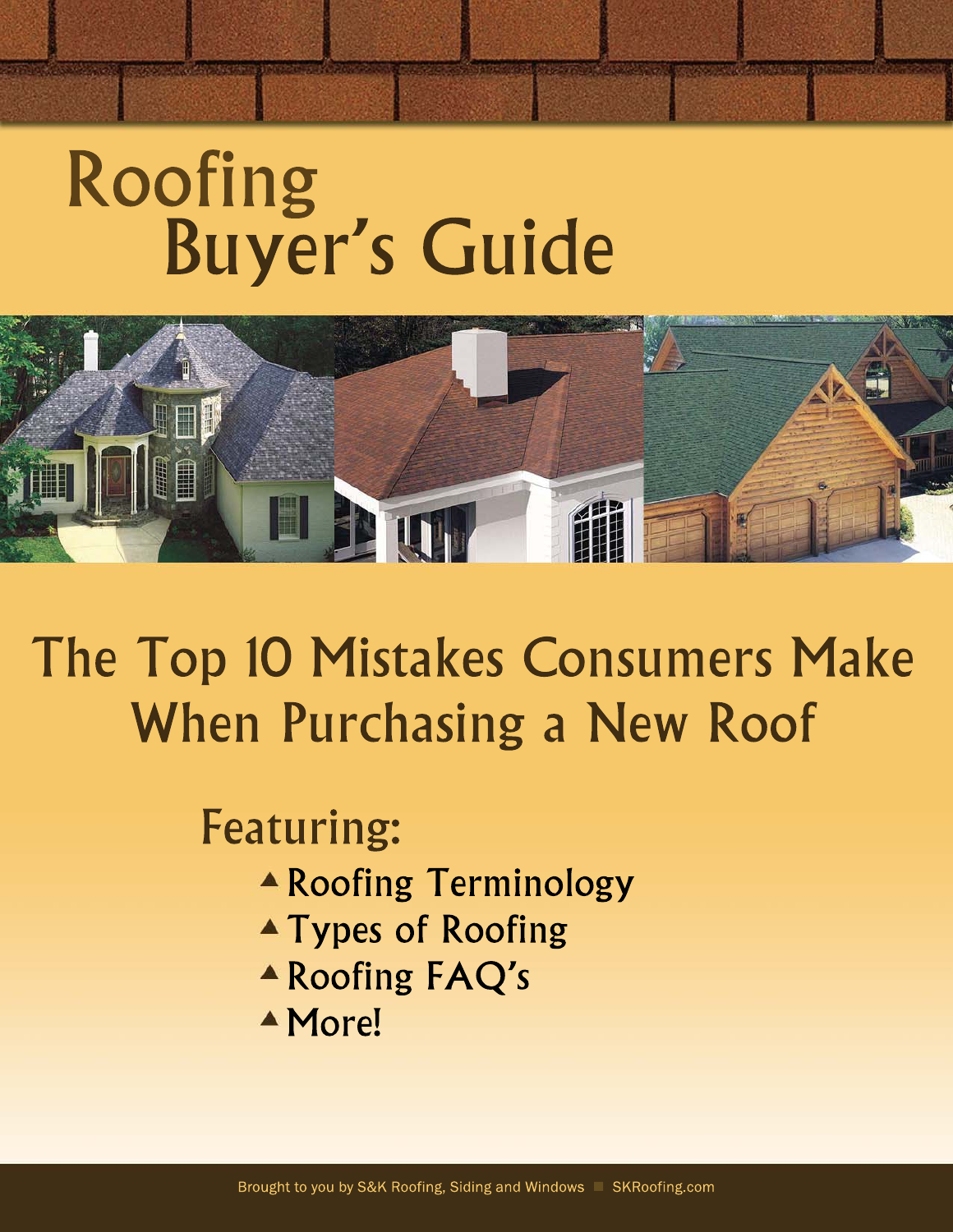# The Roofing Buyers Guide

# **Table of Contents**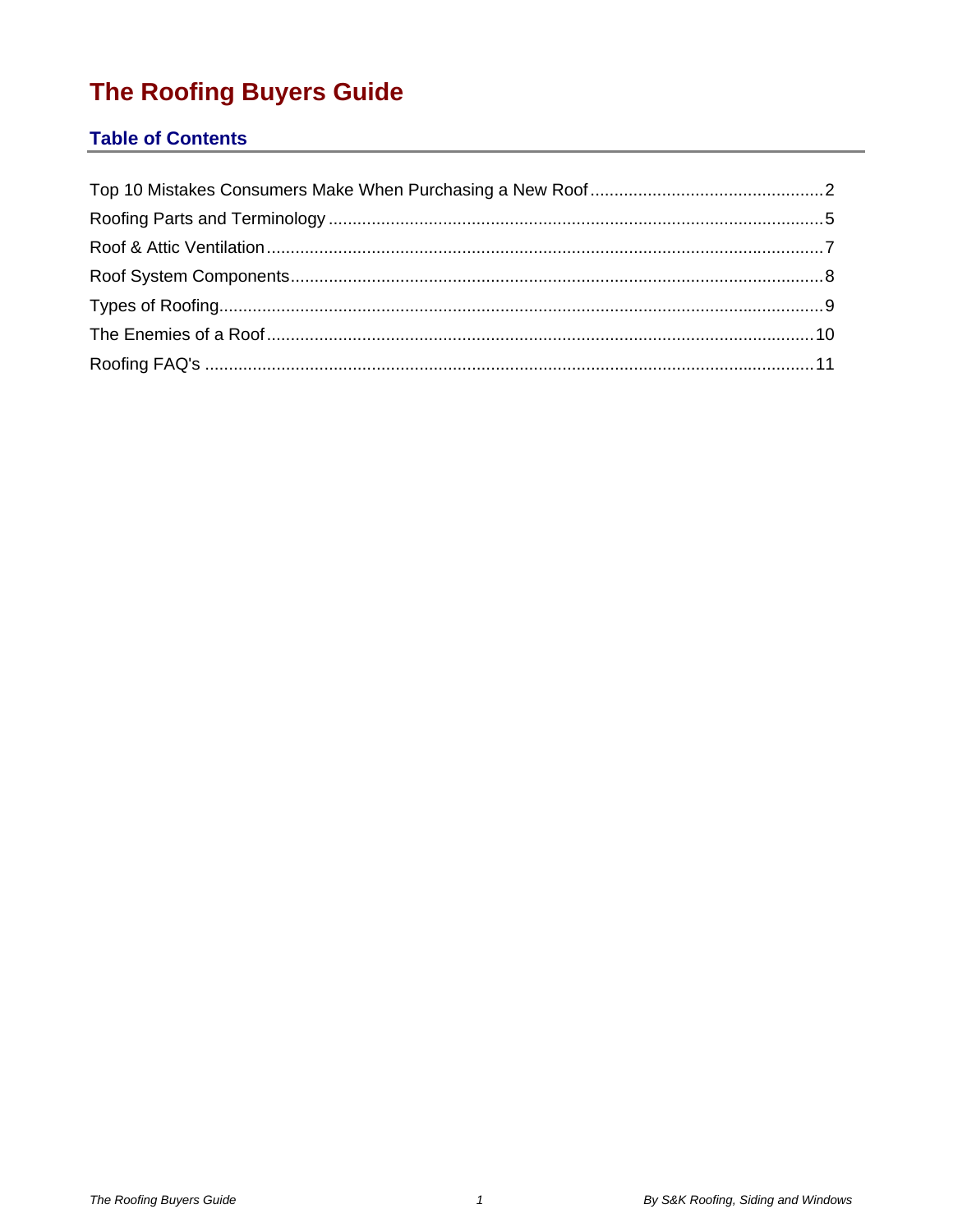# **Top 10 Mistakes in Purchasing a New Roof**

#### **1. Shopping price only.**

The price of a roofing repair or install will vary depending on the size and location of your home. If you shop around for prices and notice that a company is well below the average, there may be a reason why. Cost alone will not determine quality. Professionalism and quality workmanship should also weigh heavily on your decision.

What is the total price of the job? Does this include sales tax? When are the payments due? Does the price include removal of the old roof? Any hidden costs?

Some smaller roofing companies may require a small deposit at the start of work. Most of the contracted amount should only be due after all of the work is completed in a satisfactory manor. Do not issue full payment for the job until all work has been completed. Lengthy projects may require progress payments, be sure the amount does not exceed the value of the work performed.

\* Check the insurance of every company doing work at your home. A company should carry both workers' compensation and liability insurance. Because of the dangers inherent in working on the roof, workers' compensation and liability insurance are a significant cost to a roofing company. Since the cost of the insurance is high, some companies do not carry it. This practice is a **shortcut** some companies take to underbid the competition.

#### **2. Basing your buying decision on the quickest to respond or because a company can "start right away".**

A company that is too quick to respond may not have enough business. (Why?)

Things to consider:

- How long has this company been in business? You want to make sure that this company will still be around in case you have problems with your roof.
- Number of years of roofing experience for installers?
- Safety record?
- Make sure the company is licensed, bonded and insured in your area. (get license number)
- Insurance? Don't hesitate to ask the roofing contractor for proof of insurance. In fact, insist on seeing copies of his liability coverage and worker's compensation certificates. Be sure the coverage runs through the duration of the job.
- Does the company offer references of past work? Obtain customer references and check them. Ask about the company's stability, reputation, record on completing jobs on time and quality of work performed.
- Check out all companies with your local Better Business Bureau (www.bbb.org)
- Do they offer a maintenance program?
- Make sure you get a contract. Insist on a written proposal and examine it for complete descriptions of the work and specifications, including tasks the roofer will perform, types of materials, financial arrangements, and guarantees.

#### **3. Getting a discount for signing the contract "tonight" or other high-pressure sales tactics.**

This forces the homeowner to make a quick decision, so as not to miss the "unbeatable price." No matter how good the price may seem, do not buy a roof from a company that asks you to make a decision before you are ready. Granted, recent hurricanes have caused uncertainty in building materials availability and pricing, however a reputable company will have relationships and access to quality products for 2 or more weeks from the time they provide you with a quote. There is an outside chance that a contractor may have a "sudden" opening in their work schedule and offer an incentive to keep their crews working, however the more reputable companies do not have a significant amount of discount or wiggle room in their cost. If they offer more than a 10% discount, one might question their margins in the first place. Additionally, some companies will more heavily incent their salespeople to get a contract signed the same day. The quicker the sale, the higher the commission. The bottom line is, take your time when making any large purchase, such as a new roof. Do your homework, talk to references, and sign when you are comfortable that you've made the right choice.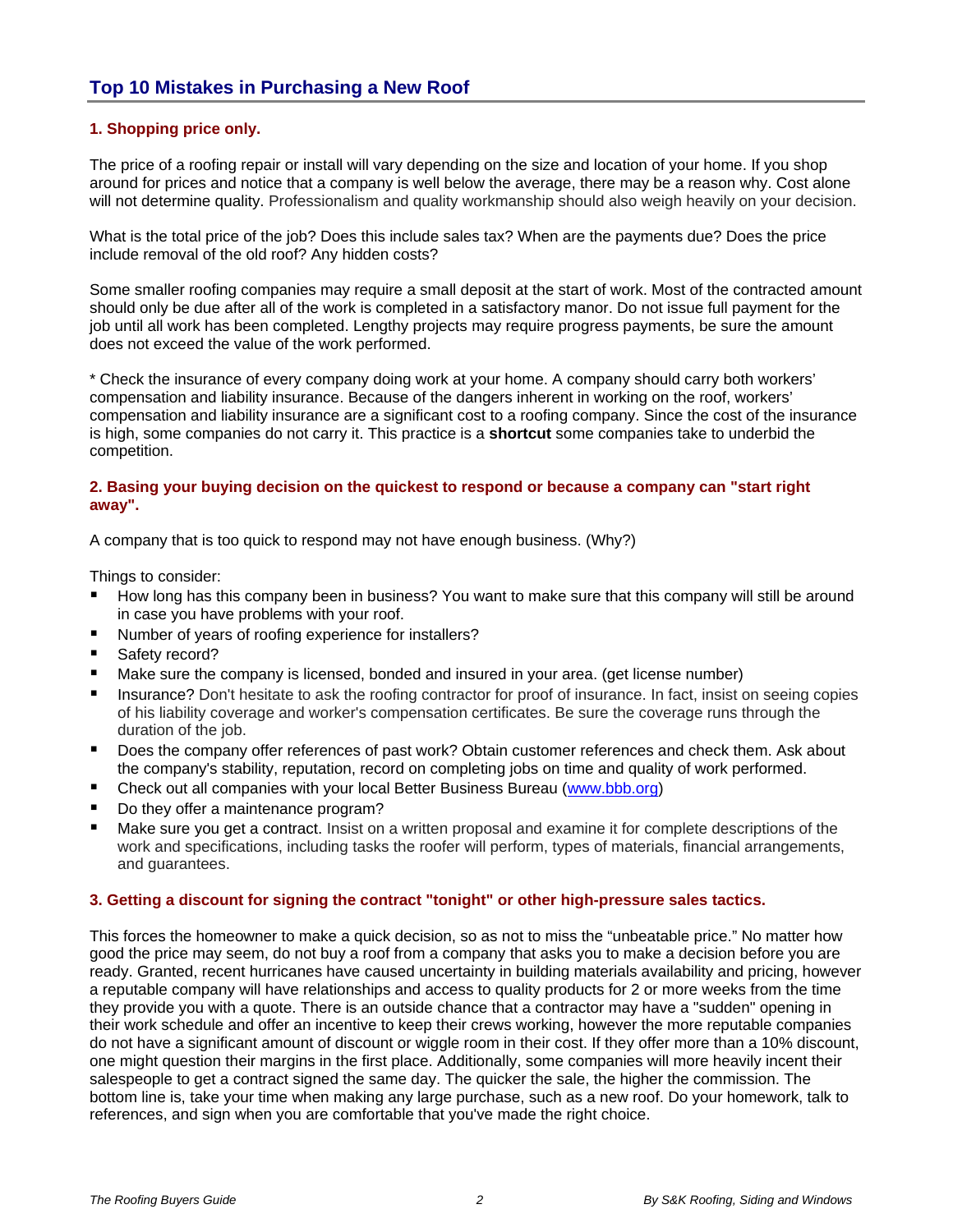#### **4. Signing the deal because you like the sales person (or not signing it because you don't).**

Although you may feel a certain comfort level with a sales person, it should not be your sole reason for making a purchase. A truly good sales person will know their products and the overall installation process very well, which should give you a level of confidence. However, the sales person is not the one who will be doing the roof repair or installation. Find out who will, and their experience. Ask for references and ask to see examples of similar installations. Be weary of a sales person who cannot provide real references from CURRENT customers.

#### **5. A deal too good to be true probably is – check:**

- Quality of the materials? Have your contractor list the roofing manufacturers with which his firm has licensed or approved applicator agreements. Most materials require special application expertise in order to achieve a quality roof system that will last. Quality materials will be backed by a manufacturers warranty as well.
- What is the warranty? Both quality materials AND quality workmanship/installation should come with their own warranties. Ask what warranties are available for both.
- Hidden costs? In addition to the cost of labor and materials, ask if there are any hidden additional costs, such as old roof removal, dumpster rental, heavy equipment rental (e.g. a crane to lift heavy materials such as slate onto a high rooftop), and plywood replacement (for unknown/hidden rotten wood beneath old shingles).
- **EXECT** References? A reputable company will be able to provide recent references in the general vicinity of your home, or for an installation similar to yours. Get the reference and actually make the call!

#### **6. Purchasing the roof based on warranty alone.**

The length of a roofing warranty should not be the *primary* criterion in the selection of a roofing product or system. The warranty does not necessarily provide assurance of satisfactory roofing performance. *(source: nrca.net)*

Make sure that the warranty covers all materials and workmanship. Some roof warranties require you to have at least semi-annual maintenance inspections. Look for manufacturers' warranties that provide full coverage for labor and materials.

According to a consumer advisory bulletin by the NRCA, consumers are wise to look for manufacturers who clearly and specifically state in accompanying literature and warranty verbiage what maintenance is not only recommended but also required during the projected service life of the roof and its warranty term.

There is a common misconception by roofing consumers that long-term warranties are all-inclusive insurance policies designed to cover virtually any roofing problem, regardless of the cause or circumstance. Roof warranties typically do not warrant that the roof system will not leak or is suitable for the project where it is installed. Even the most comprehensive manufacturer warranties that cover material and workmanship generally provide only that the manufacturer will repair leaks that result from specific causes enumerated in the warranty. A material-only warranty typically provides only that the manufacturer will provide replacement material. *(source: nrca.net)*

You can compare manufacturers' warranties with the roofing materials guides published annually by the NRCA (National Roofing Contractors Association).

#### **7. Using contractors with no office staff.**

There is no shortage of contractors running one or two-man shops in any town. While they may be fine for smaller jobs, when you are making a large home improvement investment, beware of any contractor who you cannot get in touch with during normal business hours. A reputable company will have an office staff available to answer any scheduling, materials or billing questions you may have. If you call a contractor and consistently get an answering machine, know what you may be getting yourself into. If you have difficulty reaching them when you are going through the estimating process, where will they be if you have a problem?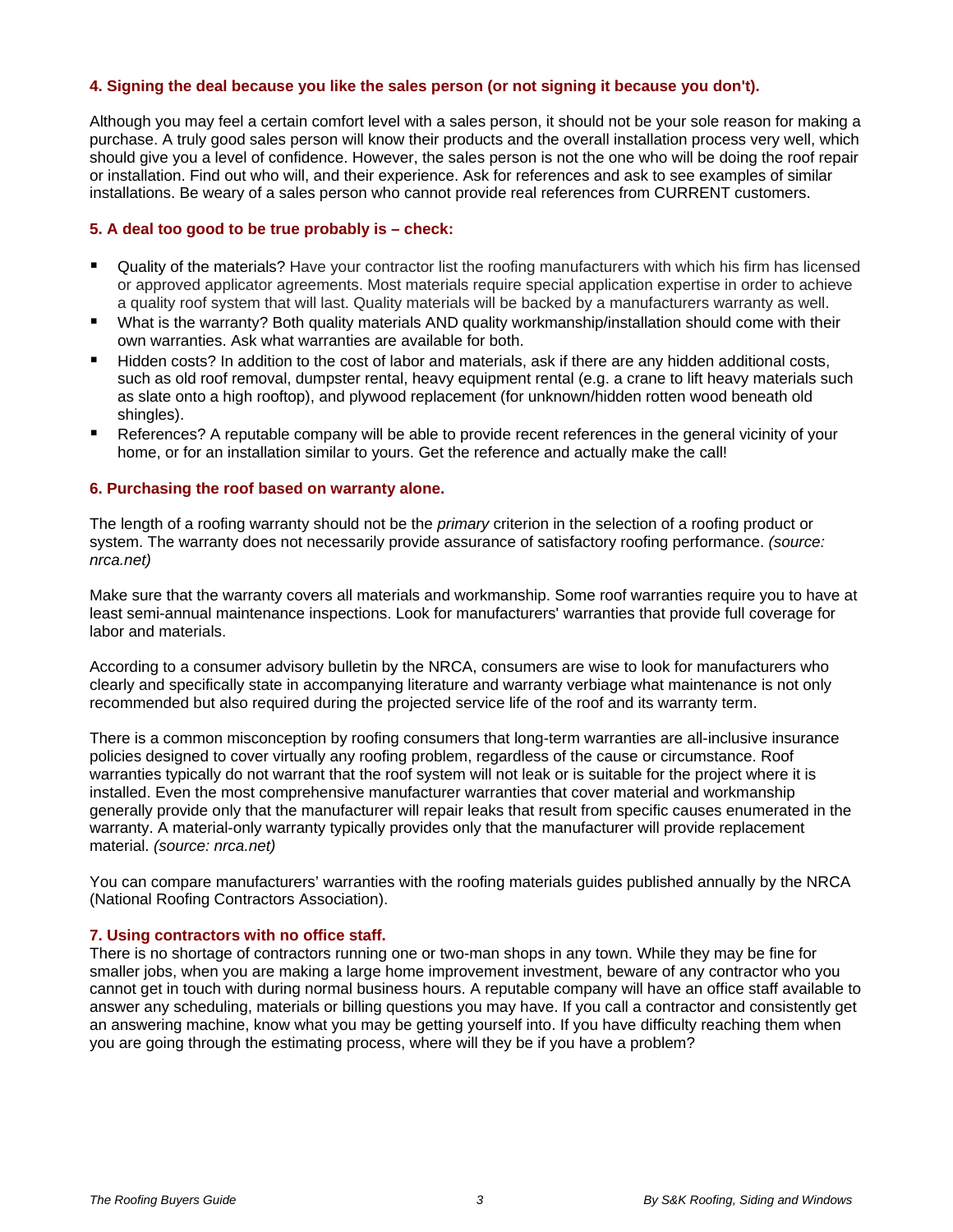#### **8. Mistaking advertising for quality.**

Look in any value-pack mailer, coupon clipper magazine or even radio and television and you'll see and hear many companies in your area vying for your business. While it may be impressive that they have the means to advertise in high-priced media, do not mistake advertising for quality. There is nothing wrong with finding a company through the media, but do as you would with any major purchase – do your homework. Compare pricing, check references, and check workmanship. A reputable contractor will provide you with access to all of the information you need to make an informed decision.

#### **9. Having a friend do the work.**

Having a friend -- one that is not a licensed roofing contractor working for a reputable roofing company -is wrought with uncertainty. Even if this person is "handy", have they ever installed a roofing system? Do they know what areas of a roof are most vulnerable and why? Do they know how to properly ventilate the roof? No to mention, any work done by an unlicensed contractor will not include a warranty. The cost of roofing repairs may be high and you don't want to commit to such a major investment without a warranty.

#### **10. Doing the work yourself.**

Big box retailers will tell you that you can do it (and they can help!), but beware! Roofing in particular is tricky business. There are obvious safety issues, as well as structural installation issues that should only be performed by a licensed professional. Professional roofing contractors are trained to safely and efficiently repair or replace a roof. Novices can harm a roof with improper roofing techniques and severely injure themselves by falling off or even through a roof in need of repair of replacement. Homeowner maintenance should be confined to roof inspections in both the fall and spring to check for cracked or curling shingles, and to cleaning rain gutters filled with dead leaves and other debris. If you must see the roof for yourself, use a firmly braced or tied-off ladder equipped with rubber safety feet. Wear rubber-soled shoes and stay on the ladder (and off the roof) if possible.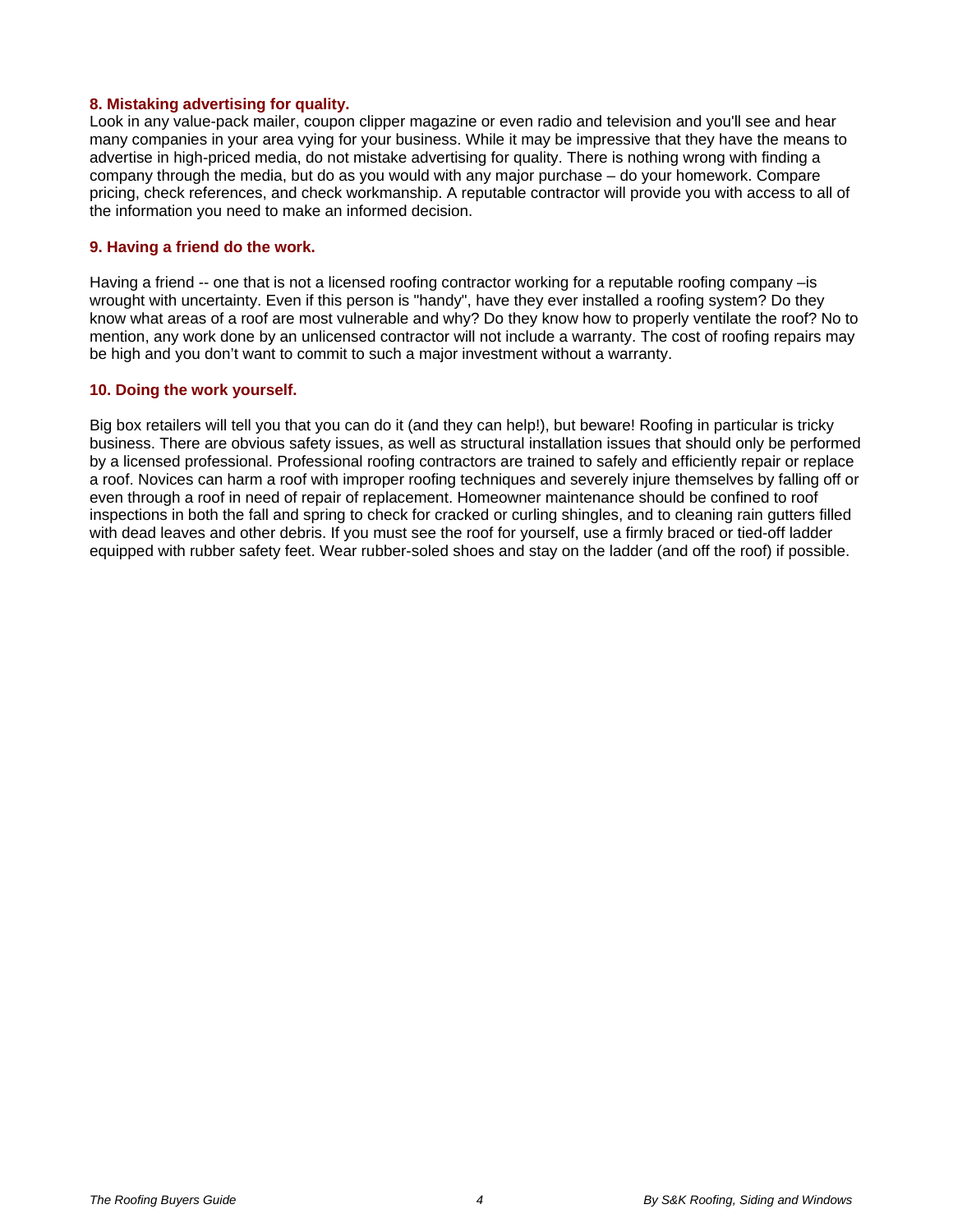# **Parts of a Roof / Roofing Terminology**



#### **Built-up Roof**

A low-slope (or flat-seeming) roof covered with alternating layers of roofing felt and hot-mapped asphalt and topped off with a layer of gravel.

#### **Cornice**

The portion of the roof projecting out from the side walls of the house.

#### **Counterflashing**

The flashing which is imbedded at its top in a wall or other vertical structure and is lapped down over shingle flashing.

#### **Courses**

Horizontal rows of shingles or tiles.

#### **Deck/sheathing**

The surface, usually plywood or oriented strand board (OSB), to which roofing materials are applied.

#### **Dormer**

A small structure projecting from a sloped roof, usually with a window.

#### **Drip Edge**

An L-shaped strip (usually metal) installed along roof edges to allow water run off to drip clear of the deck, eaves and siding.

#### **Eaves**

The lower edge of a roof (usually overhanging beyond the edge of the house).

#### **Fascia**

Trimboard behind the gutter and eaves.

#### **Felt**

The "tar paper" used by roofer, usually made of a combination of asphalt and either paper or rags.

#### **Fire Rating**

System for classifying the fire resistances of various materials. Roofing materials are rated Class A, B or C, with Class A materials having the highest resistance to fire originating outside the structure.

#### **Flashing**

Sheet metal or other material used at junctions of different planes on a roof to prevent leakage.

#### **Frieze Board**

A Board at the top of the house's siding, forming a corner with the soffit.

#### **Gable**

The triangular upper part of a wall closing the end of a ridged roof

#### **Hip**

The external angle at the junction of two sides of a roof whose supporting walls adjoin.

#### **Joist**

In a flat roof, a horizontal structural member over which sheathing is nailed.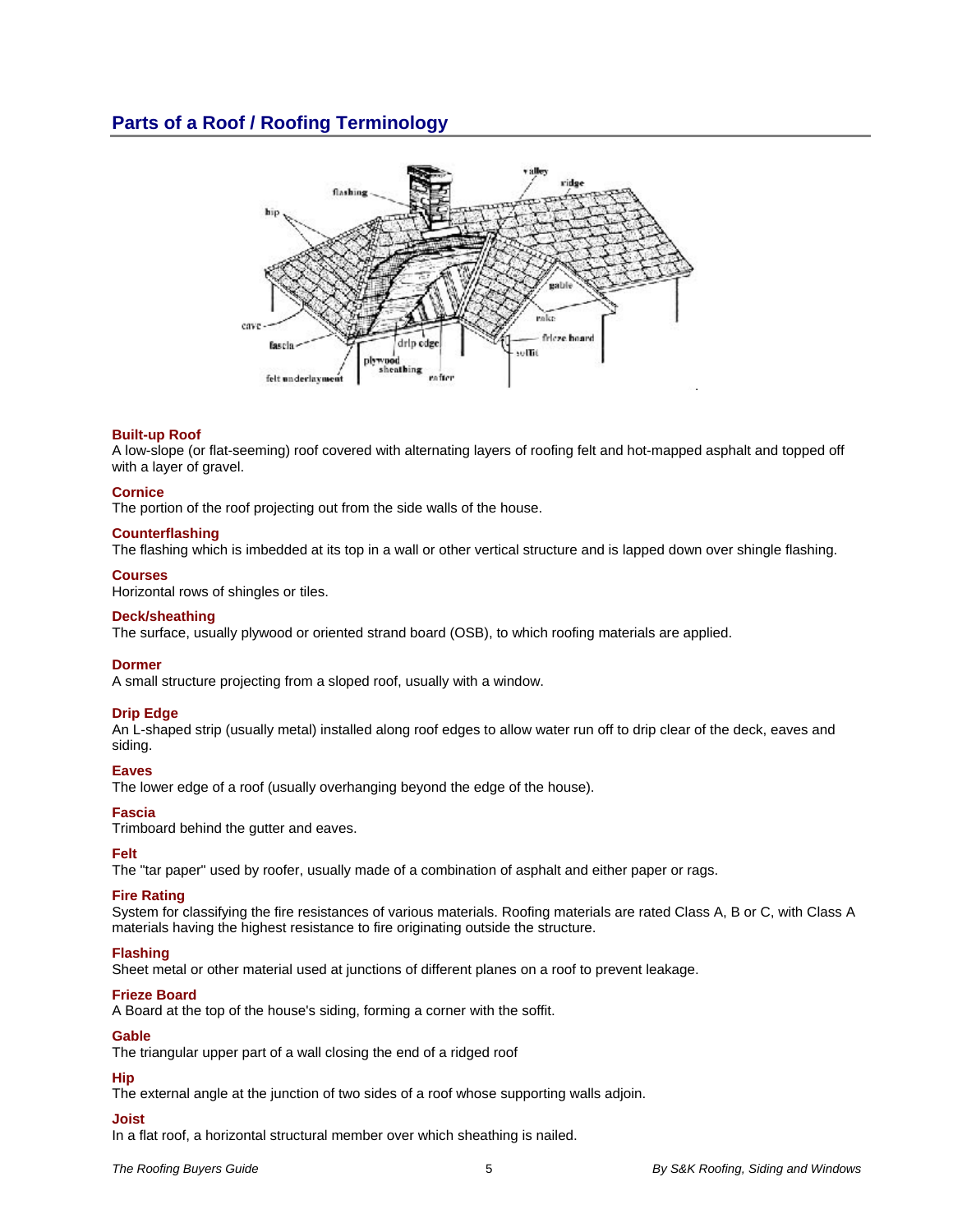#### **Louvers**

Slatted devices installed in a gable or soffit (the underside of eaves) to ventilate the space below a roof deck and equalize air temperature and moisture.

#### **Oriented strand board (OSB)**

Roof deck panels (4 by 8 feet) made of narrow bits of wood, installed lengthwise and crosswise in layers, and held together with a resin glue. OSB often is used as a substitute for plywood sheets.

#### **Penetrations**

Vents, pipes, stacks, chimneys-anything that penetrates a roof deck.

#### **Rafter**

A structural member (usually slanted) to which sheathing is nailed.

#### **Rake**

The slanting edge of a gabled roof extending beyond the end wall of the house.

#### **Ridge**

The horizontal line at the top edge of two sloping roof planes.

#### **Sheathing**

The rigid material (often on inch by six inch or one inch by 12 inch boards or sheets of plywood) which is nailed to the rafters, and to which shingles or other outside roofing materials are secured.

#### **Shingle Flashing**

Flashing that is laid in strips under each shingle and bent up the edge of a chimney or wall.

#### **Slope**

The number of inched of vertical rise in a roof per 12 inches of horizontal distance. Also referred to as pitch.

#### **Soffit**

The boards that enclose the underside of that portion of the roof which extends out beyond the sidewalls of the house.

#### **Square**

One hundred square feet of roof, or the amount of roofing material needed to cover 100 square feet when properly applied.

#### **Truss**

Engineered components that supplement rafters in many newer homes and buildings. Trusses are designed for specific applications and cannot be cut or altered.

#### **Underlayment**

The material (usually roofing felt) laid on top of sheathing before shingles are applied.

#### **Valley**

The less-than 180-degree angle where two sloping roof sections come together.

#### **Valley Flashing**

The flashing in valleys, extending in under to shingles on both sides.

#### **Vapor Retarder**

A material designed to restrict the passage of water vapor through a roof system or wall.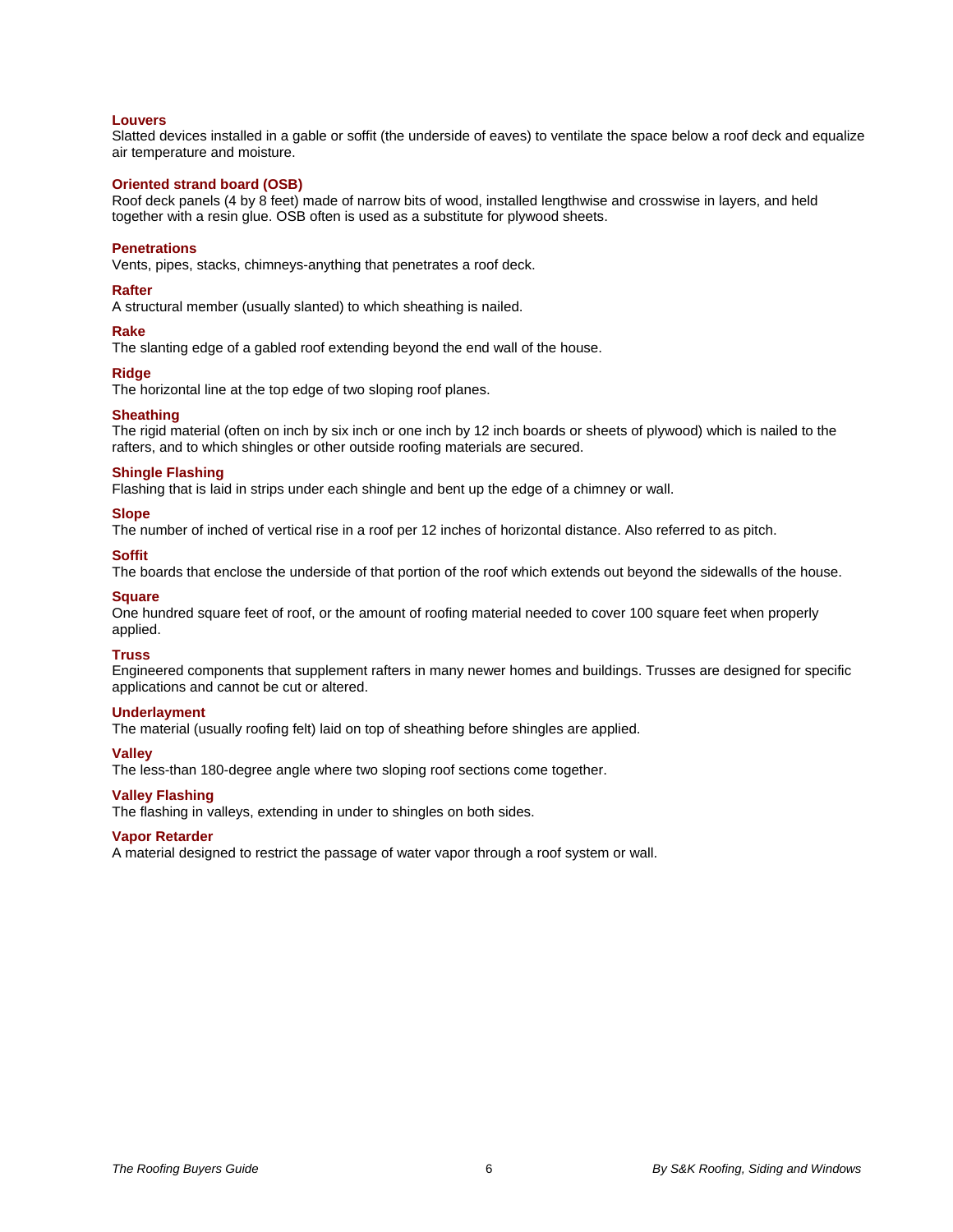# **Roof / Attic Ventilation**

#### **Why Do You Need Proper Ventilation?**

Roofs and attic spaces have two major enemies in all homes: heat build-up and moisture accumulation. Left unchecked these forces can cause a premature deterioration of the roof structure and materials as well as damaging insulation and increasing energy cost. The only defense is proper attic ventilation.

#### **Balanced Ridge Vent and Soffit Vent**

An effective well balanced roof ventilation system allows air to move in a pattern that results in a uniformly cool attic space prolonging roof life and increasing living comfort.

#### **Shingle Vent II**

There are Two Important Keys to Shingle Vent II Performance:

1. External baffle: Shingle Vent's special baffle deflects wind - even the slightest breeze - up and over the vent, creating an area of negative pressure. This negative pressure actually pulls stale air from your attic, while deflecting rain and snow.

2. Patented, internal weather filter: The patented weather filter acts as an added barrier from wind-driven rain, snow, dust and insect infiltration.

These essential features are exclusive to Air Vent for proven performance and set them apart from the competition.

#### **Here's How Shingle Vent II Works:**



1. External Baffle: deflects wind to create negative pressure over the vent, pumping warm, moist air from the attic.

2. Patented Air Vent Weather Filter: helps provide a barrier from weather, dust and insects.

3. End Plugs: fit snugly into the ends of the vent, helping to protect attic from weather damage.

4. Shingle-over Design: matching roof shingles are placed over the ridge vent, making Shingle Vent II almost undetectable on your roof.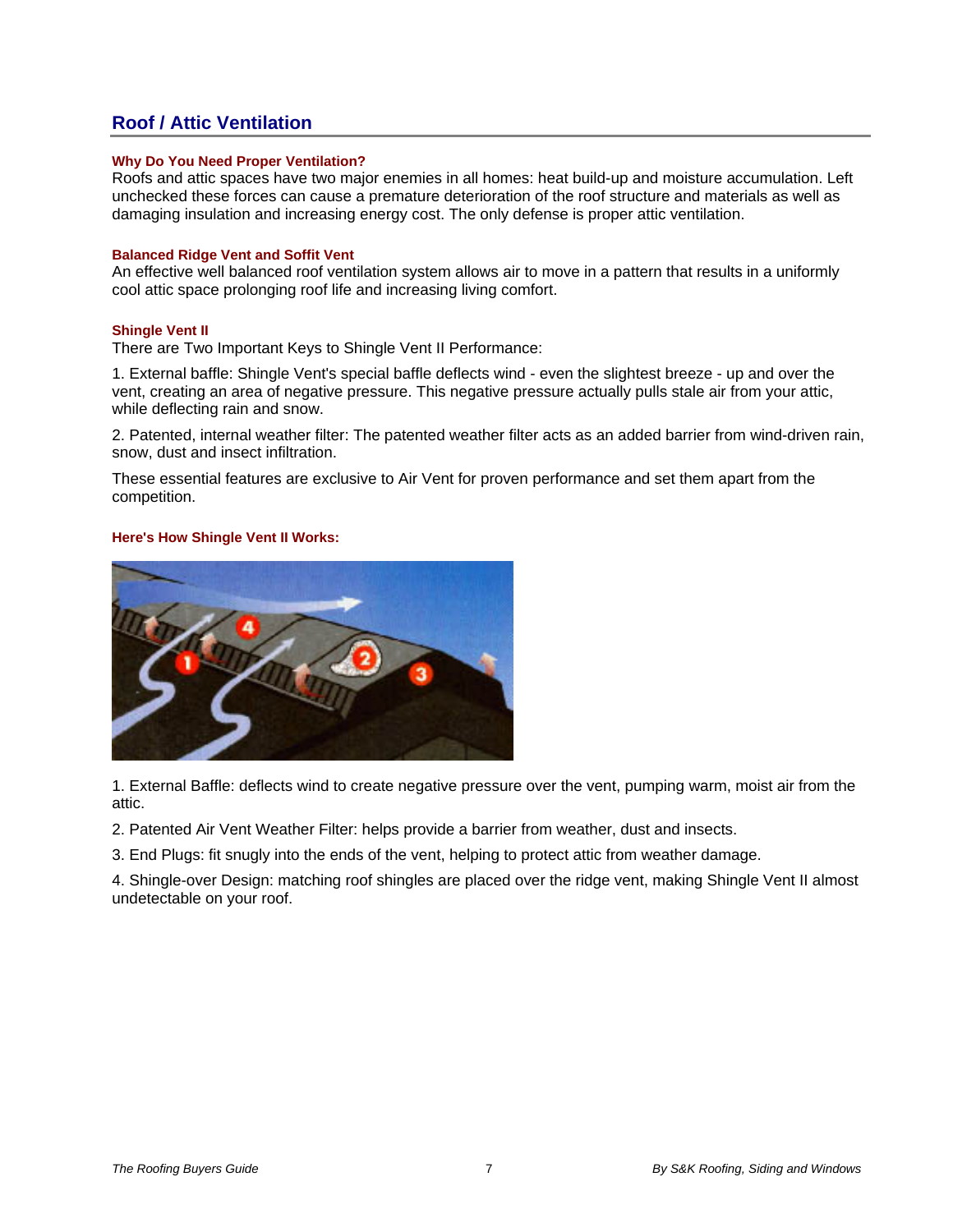# **Roof System Components**

All steep-slope roof systems (i.e., roofs with slopes of 25 percent or more) have five basic components:

- **1. Roof covering:** shingles, tile, slate or metal and underlayment that protect the sheathing from weather.
- 2. Sheathing: boards or sheet material that are fastened to roof rafters to cover a house or building.
- 3. Roof structure: rafters and trusses constructed to support the sheathing.



- 4. Flashing: sheet metal or other material installed into a roof system's various joints and valleys to prevent water seepage.
- 5. Drainage: a roof system's design features, such as shape, slope and layout that affect its ability to shed water.

*Source: National Roofing Contractors Association (NCRA)*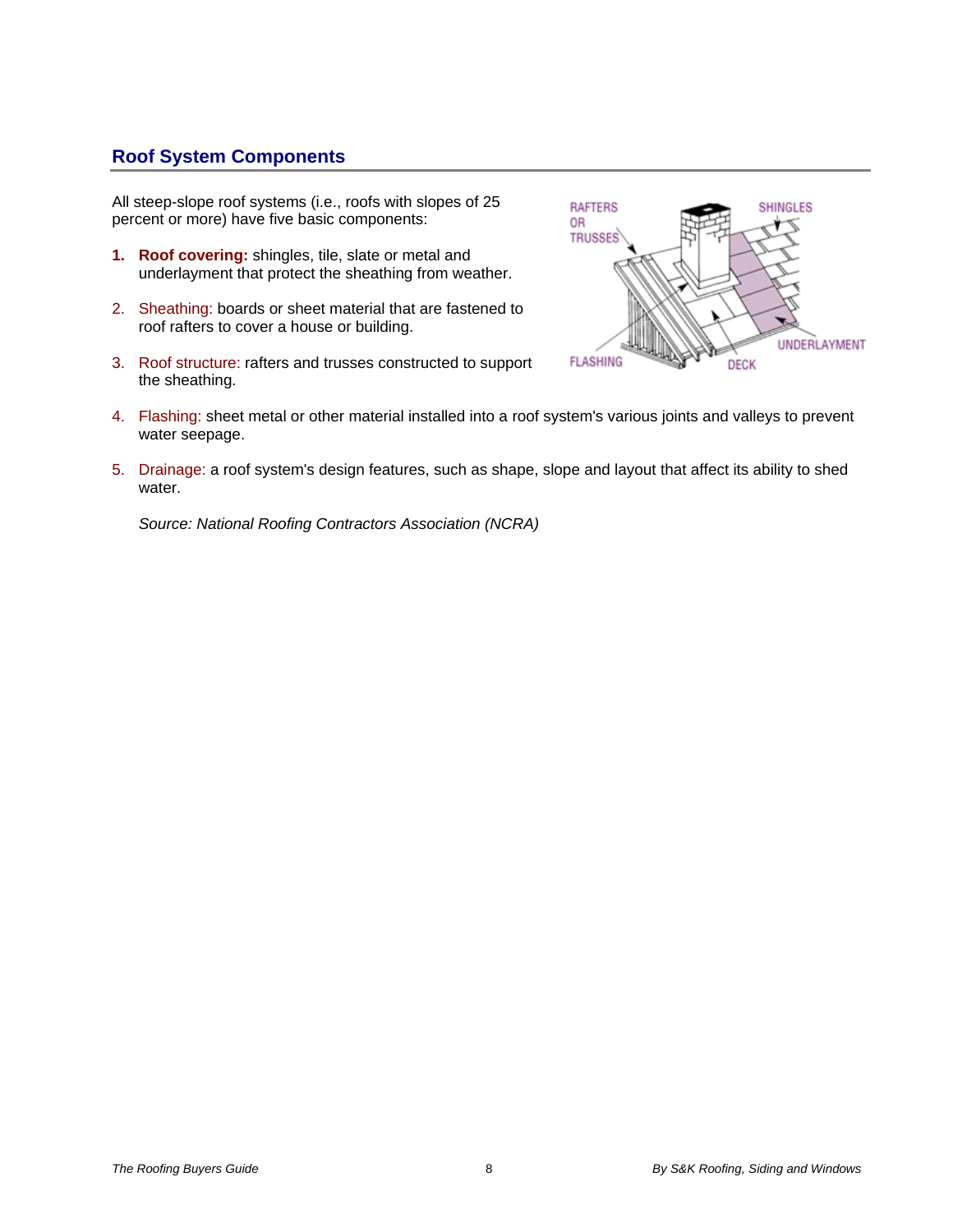# **Types of Roofing**

**Asphalt shingles** account for about 80% of the residential roof surfacing in the United States. Asphalt shingles are measured against a variety of standards that evaluate fire and wind resistance, tear strength, and other key performance indicators. Asphalt shingles come in "standard" (or 3-tab) and "designer" (architectural or multi-layered) varieties. Standard shingles have a lightly-textured flat surface, while designer shingles have a highly textured surface.

**Wood shingles and shakes** are made from cedar, redwood, southern pine and other woods; their natural look is popular in California, the Northwest and parts of the Midwest. Wood shingles are machine-sawn; shakes are handmade and rougher looking. A point to consider: Some local building codes limit the use of wood shingles and shakes because of concerns about fire resistance. Many wood shingles and shakes only have Class C fire ratings or no ratings at all. However, Class A fire ratings are available for certain wood shingle products that incorporate a factory-applied, fire-resistant treatment.

**Tile** — clay or concrete — is a durable roofing material. Mission and Spanish-style round-topped tiles are used widely in the Southwest and Florida, and flat styles also are available to create French and English looks. Tile is available in a variety of colors and finishes. Tile is heavy. If you are replacing another type of roof system with tile, you will need to verify that the structure can support the load.

**Slate** is quarried in the United States in Vermont, New York, Pennsylvania and Virginia. It is available in different colors and grades, depending on its origin. Considered virtually indestructible, it is, however, more expensive than other roofing materials. In addition, its application requires special skill and experience. Many old homes, especially in the Northeast, still are protected by this long-lasting roofing material.

**Metal**, primarily thought of as a low-slope roofing material, has been found to be a roofing alternative for home and building owners with steep-slope roofs. There are two types of metal roofing products: panels and shingles. Numerous metal panel shapes and configurations exist. Metal shingles typically are intended to simulate traditional roof coverings, such as wood shakes, shingles and tile. Apart from metal roofing's longevity, metal shingles are relatively lightweight, have a greater resistance to adverse weather and can be aesthetically pleasing. Some have Class A fire ratings.

**Synthetic roofing products** simulate various traditional roof coverings, such as slate and wood shingles and shakes. However, they do not necessarily have the same properties.

Before making a buying decision, NRCA recommends that you look at full-size samples of a proposed product, as well as manufacturers' brochures. It also is a good idea to visit a building that is roofed with a particular product.

*Source: National Roofing Contractors Association (NCRA)*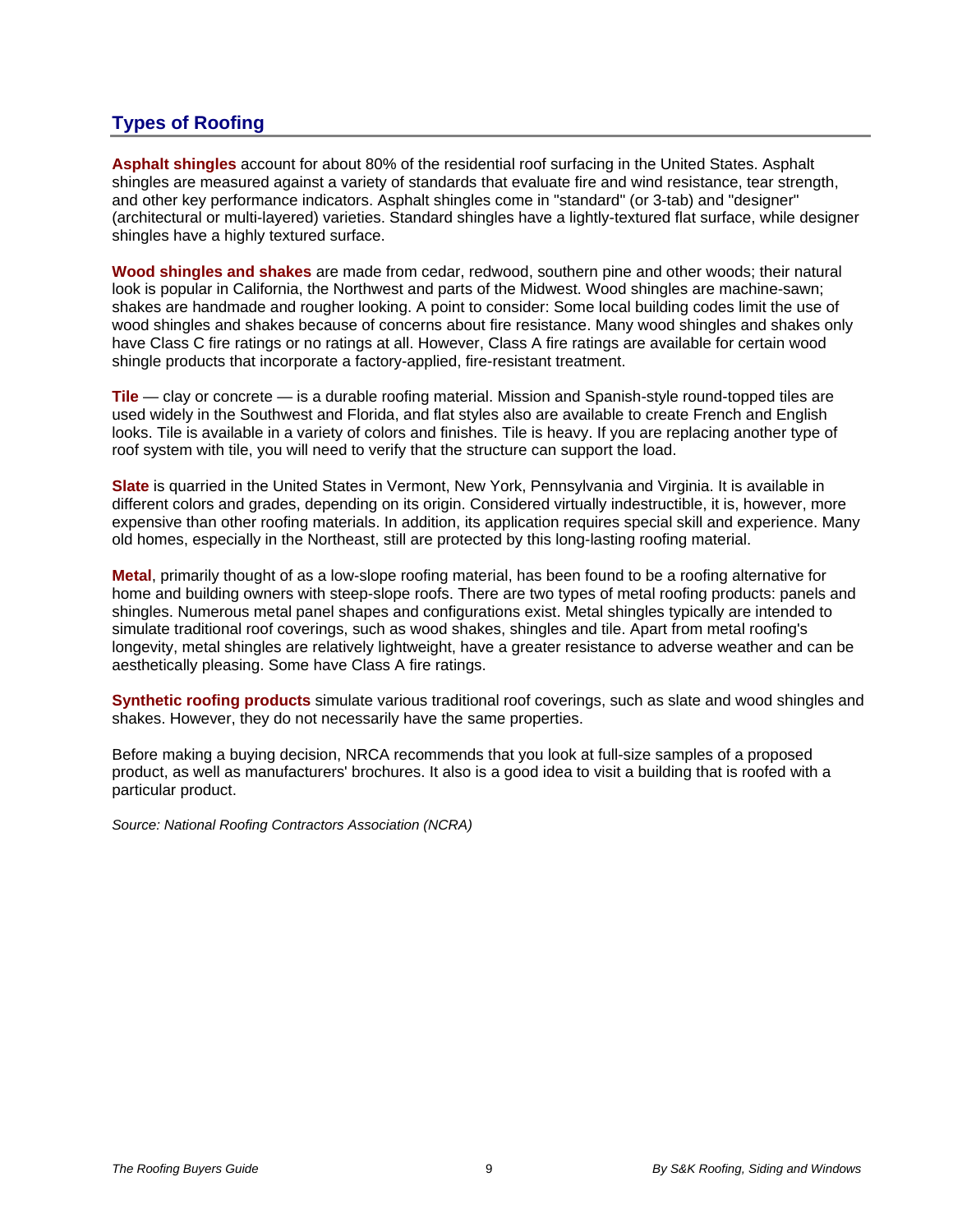### **Enemies of a Roof**

A roof system's performance is affected by numerous factors. Knowing about the following will help you make informed roof system buying decisions:

**Sun:** Heat and ultraviolet rays cause roofing materials to deteriorate over time. Deterioration can occur faster on the sides facing west or south.

**Rain:** When water gets underneath shingles, shakes or other roofing materials, it can work its way to the roof deck and cause the roof structure to rot. Extra moisture encourages mildew and rot elsewhere in a house, including walls, ceilings, insulation and electrical systems.

**Wind:** High winds can lift shingles' edges (or other roofing materials) and force water and debris underneath them. Extremely high winds can cause extensive damage.

**Snow and ice:** Melting snow often refreezes at a roof's overhang where the surface is cooler, forming an ice dam. This blocks proper drainage into the gutter. Water backs up under the shingles (or other roofing materials) and seeps into the interior. During the early melt stages, gutters and downspouts can be the first to fill with ice and be damaged beyond repair or even torn off a house or building.

**Condensation:** Condensation can result from the buildup of relatively warm, moisture-laden air. Moisture in a poorly ventilated attic promotes decay of wood sheathing and rafters, possibly destroying a roof structure. Sufficient attic ventilation can be achieved by installing larger or additional vents and will help alleviate problems because the attic air temperature will be closer to the outside air temperature.

**Moss and algae:** Moss can grow on moist wood shingles and shakes. Once it grows, moss holds even more moisture to a roof system's surface, causing rot. In addition, moss roots also can work their way into a wood deck and structure. Algae also grows in damp, shaded areas on wood or asphalt shingle roof systems. Besides creating a black-green stain, algae can retain moisture, causing rot and deterioration. Trees and bushes should be trimmed away from homes and buildings to eliminate damp, shaded areas, and gutters should be kept clean to ensure good drainage.

**Trees and leaves:** Tree branches touching a roof will scratch and gouge roofing materials when the branches are blown by the wind. Falling branches from overhanging trees can damage, or even puncture, shingles and other roofing materials. Leaves on a roof system's surface retain moisture and cause rot, and leaves in the gutters block drainage.

**Missing or torn shingles:** The key to a roof system's effectiveness is complete protection. When shingles are missing or torn off, a roof structure and home or building interior are vulnerable to water damage and rot. The problem is likely to spread-nearby shingles also are ripped easily or blown away. Missing or torn shingles should be replaced as soon as possible.

**Shingle deterioration:** When shingles are old and worn out, they curl, split and lose their waterproofing effectiveness. Weakened shingles easily are blown off, torn or lifted by wind gusts. The end result is structural rot and interior damage. A deteriorated roof system only gets worse with time-it should be replaced as soon as possible.

**Flashing deterioration:** Many apparent roof leaks really are flashing leaks. Without good, tight flashings around chimneys, vents, skylights and wall/roof junctions, water can enter a home or building and cause damage to walls, ceilings, insulation and electrical systems. Flashings should be checked as part of a biannual roof inspection and gutter cleaning.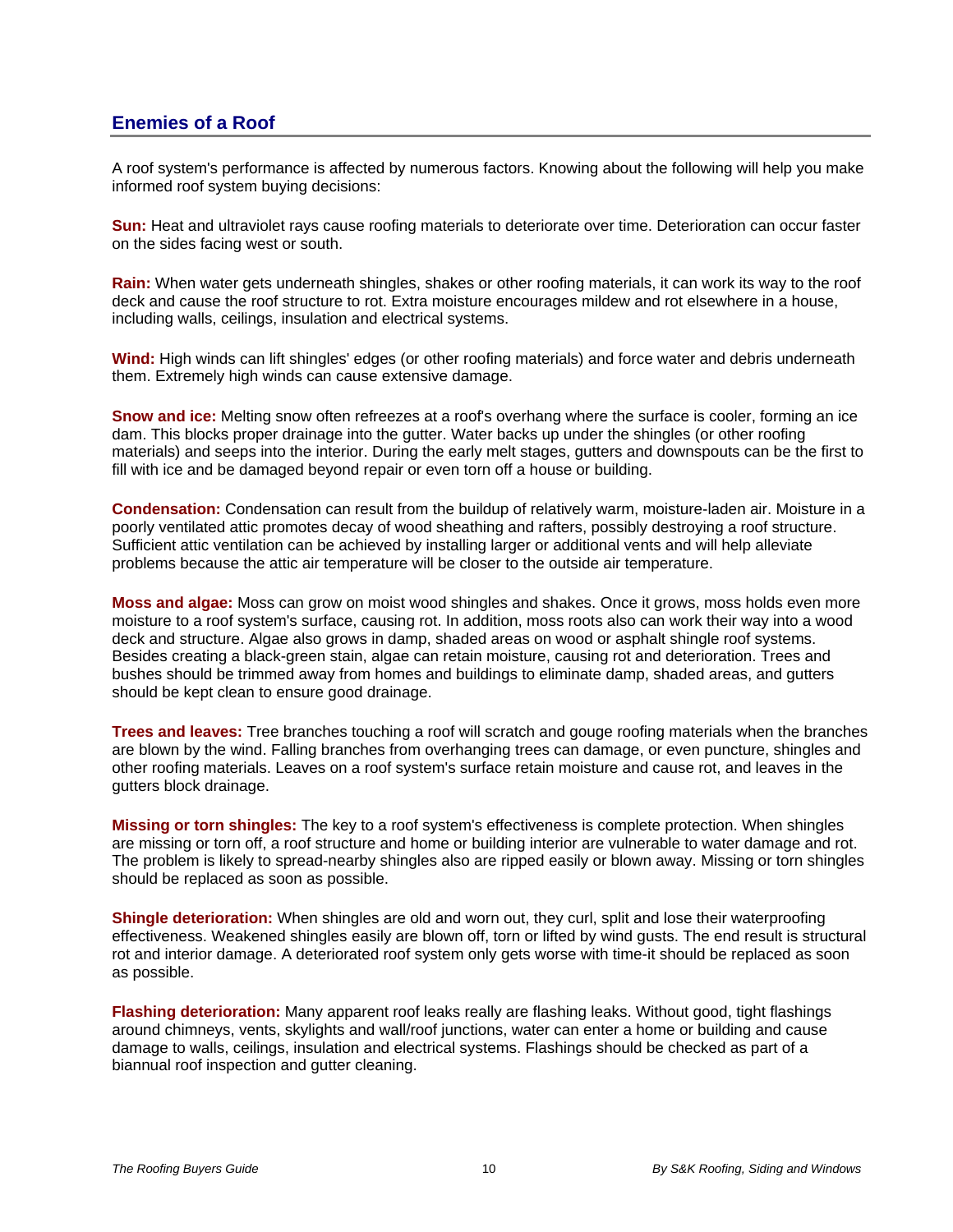# **Roofing FAQ's**

#### **Q: How can a home owner recognize when a roof system has problems?**

**A:** All too often, roof system problems are discovered after leaking or other serious damage occurs. Periodic (twice-a-year) inspections often can uncover cracked, warped or missing shingles; loose seams and deteriorated flashings; excessive surface granules accumulating in the gutters or downspouts; and other visible signs of roof system problems. Indoors, look for cracked paint, discolored plasterboard and peeling wallpaper as signs of damaged roof areas.

#### **Q: What are my options if I decide to reroof?**

**A:** You have two basic options: You can choose a complete replacement of the roof system, involving a tearoff of your existing roof system, or re-cover the existing roof system, involving only the installation of a new roof system. If you've already had one re-cover installed on your original roof system, check with a professional roofing contractor. In many instances, building code requirements allow no more than one roof system re-cover before a complete replacement is necessary.

#### **Q: My roof leaks. Do I need to have it replaced completely?**

**A:** Not necessarily. Leaks can result from flashings that have come loose or a section of the roof system being damaged. A complete roof system failure, however, generally is irreversible and a result of improper installation or choice of materials or the roof system installation is inappropriate for the home or building.

#### **Q: Can I do the work myself?**

**A:** Most work should not be done yourself. Professional roofing contractors are trained to safely and efficiently repair or replace roof systems. You can damage your roof system by using improper roofing techniques and severely injure yourself by falling off or through the roof.

Maintenance performed by home and building owners should be confined to inspecting roof systems during the fall and spring to check for cracked or curling shingles and cleaning gutters filled with dead leaves and other debris. If you must inspect your roof system yourself, use a firmly braced or tied-off ladder equipped with rubber safety feet. Wear rubber-soled shoes and stay on the ladder (and off the roof system), if possible.

#### **Q: How long can I expect my roof system to last?**

**A:** Most new roof systems are designed to provide useful service for about 20 years. Some roof system types, such as slate, clay tile and certain metal (e.g., copper) systems, can last longer.

Actual roof system life span is determined by a number of factors, including local climatic and environmental conditions, proper building and roof system design, material quality and suitability, proper application and adequate roof maintenance.

Roofing product manufacturers offer a variety of warranties on their products. Take a close look at those warranties to see what responsibilities and financial obligations manufacturers will assume if their products fail to reach their expected lives.